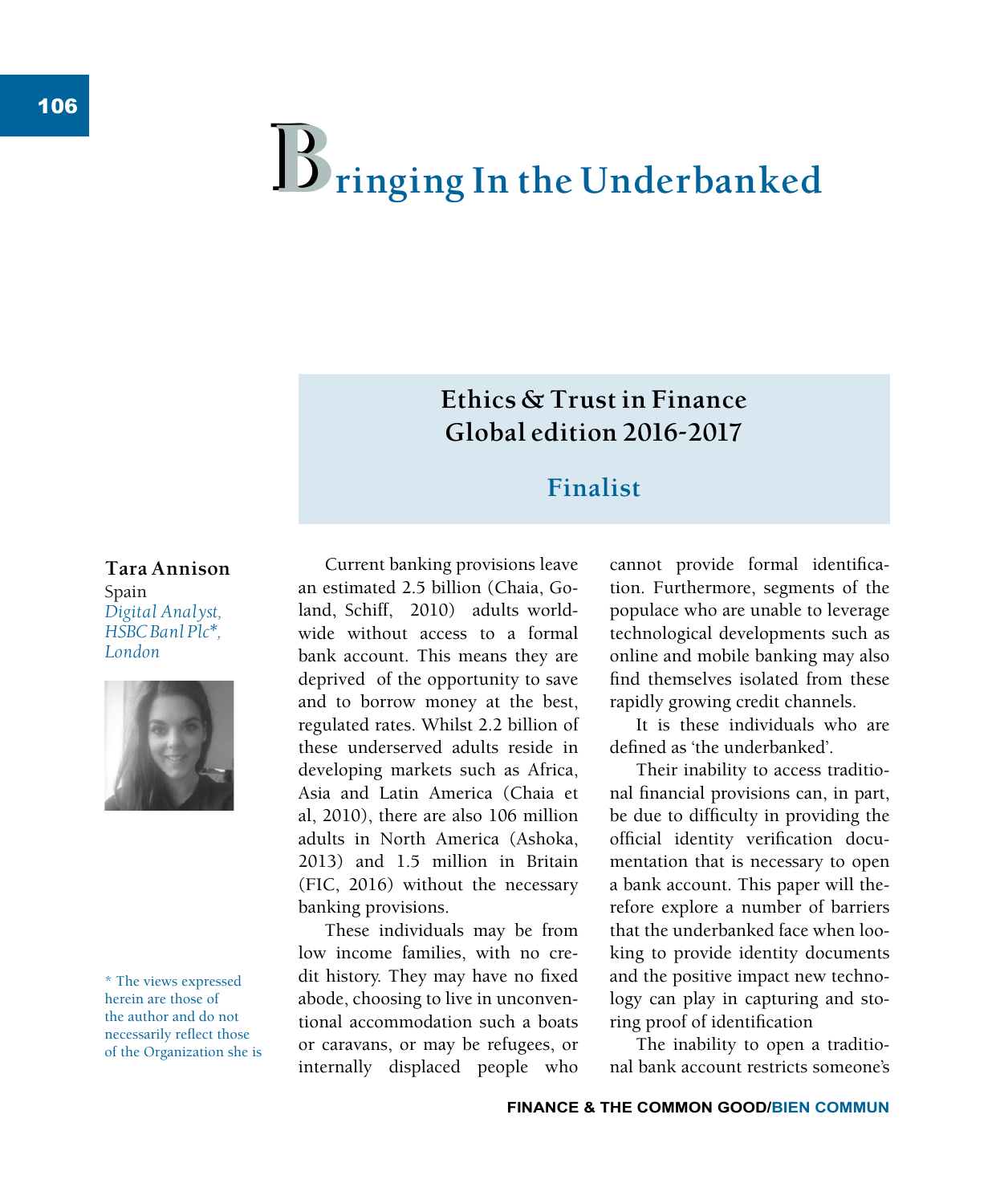#### affiliated to.

Bien que l'activité bancaire trouve ses origines dans l'octroi de financements aux paysans, puis plus tard aux hommes d'affaires de toute l'Italie (Beattie, 2017), une institution financière cherchait alors et cherche encore aujourd'hui rendre accessible à tous des financement à des prix équitables et de manière responsable. Une institution qui limite ses options de financement à certaines catégories de la population, élimine non seulement des sources de revenus potentiels, mais aussi remet en cause l'objectif d'une banque qui consiste à soutenir divers secteurs de l'économie.

opportunity to build a credit score, which is necessary if one is to present oneself as a reputable and trustworthy borrower. Therefore, many underbanked individuals are deprived of the opportunity to take out mortgages, access savings products, and utilise credit provisions from standard financial service providers. Those who want to borrow are forced to seek alternative methods of finance such as 'payday loans'. Such loans can see an average APR of 627.9%<sup>1</sup> and fall outside consumer protection schemes such as the FSCS Deposit Guarantee Scheme (FSCS, 2017) and do not comply with the wide array of regulations that traditional financial institutions adhere to. The underbanked then become trapped in a cycle whereby they cannot build the necessary credit score to access traditional financing. This paper will discuss how innovative approaches to credit scoring could benefit the underbanked and help them to build a holistic score that is accepted by traditional financial institutions.

## **Inhibitors for the underbanked**

The personal cost to individuals who cannot access mainstream finance is not the only question to consider of course. The moral and financial implications for an institution that limits financing to certain segments of the population should also have weight. Not only does such a policy eliminate potential revenue streams, it challenges the purpose of a bank in financially supporting diverse segments of the economy. As such, this paper will explore the benefits for a financial institution of extending financing to the underbanked, and how emerging technologies can be used to capitalise on these benefits while mitigating the associated risks.

"…inclusion is not always about the poor and 'invisible', it's about equal opportunities to access various kinds of products and services, to knowledge, innovation and the ability to make an educated choice." (Mesropyan, 2017)

Given that an estimated 1.1 billion people live without an officially recognised identity (ID2020, 2017) many underbanked customers are unable to prove either their identity, or their creditworthiness, to financial services firms

## **Inability to Provide Official Identity Documentation**

To open a UK bank account, it is necessary to provide two forms of documentation: proof of identity and proof of a current UK address. The following are examples of satisfactory documentation:

- Full and valid UK or foreign passport
- Full UK or foreign driving licence
- Student ID card
- UK mortgage statement

<sup>1</sup> On a £200 loan over 3 months (KnowYour-Money, 2017)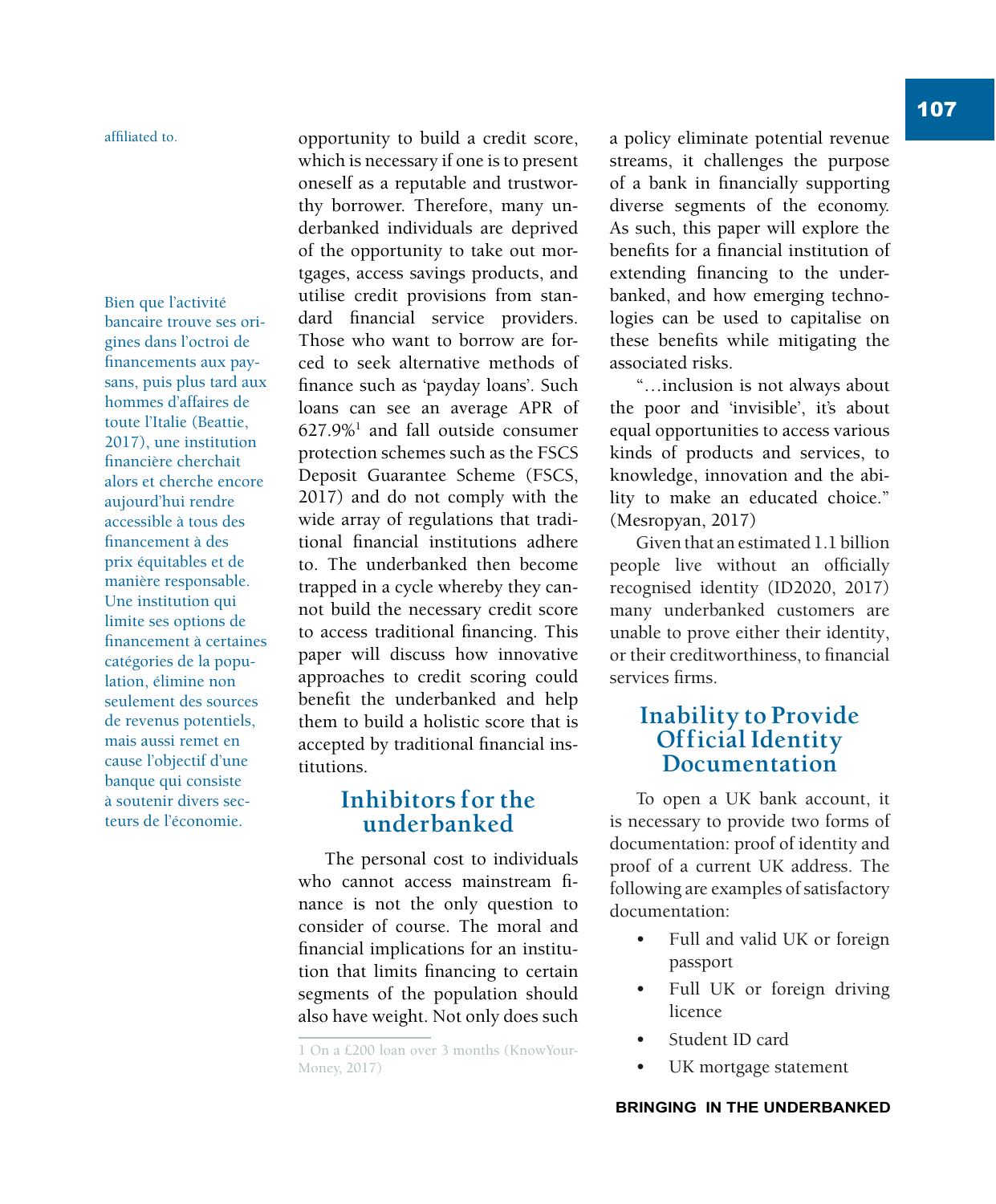Sans le soutien d'une institution traditionnelle qui fournit un compte bancaire, les personnes « non-bancarisées » sont incapables d'accéder à des prestations d'épargne ou de crédit qui permettent de construire un historique financier et une cote de solvabilité. Cependant, afin que ces personnes puissent accéder aux services bancaires, elles doivent fournir la preuve qu'elles sont solvables et qu'elles disposent d'une identité vérifiable.

- Council tax bill
- TV license or direct debit schedule (Barclays A, 2017)

However, one should note that providing such documentation carries difficulties for many of the underbanked. Firstly, many identification documents are either too costly to obtain or irrelevant for those in low income households. For example, those who do not have the necessary funds to travel abroad or own a personal vehicle may not hold either a passport or driving license. Furthermore, proof of student identification requires the person to be in further education, either at college or university level. However 18 year-olds from disadvantaged backgrounds are nearly 2.5 times less likely to enter higher education than their more affluent counterparts (OFFA, 2017), and mature students may not be able to access funding for a course unless they can commit to full time study (Shaw, 2010) – something not possible for those looking to continue supporting a family.

Where identity documentation is held, there are further difficulties in the verification process as the majority of banks are unable to verify accounts outside of their branch network. However, because 1,032 UK bank branches have been closed in the last 2 years (Boyce, 2016), prospective customers may be forced to travel many miles to their nearest branch and to attend an appointment within work hours.

Evidently this would cause difficulty for all customers. However, for those on low income or with no fixed abode, the ability to attend these appointments may be further hampered by their lack of personal transport, or by inflexible working arrangements. Those in developing nations, where branches are more dispersed and access to official documentation may be even more costly, due to government inefficiencies or corruption, find that the same problems are magnified. All of this means that the underbanked are often unable to open a traditional bank account in order to begin their saving and borrowing journey since no bank is comfortable with the risk of lending to, or holding the finances of, an 'unknown' customer.

## **Inability to Build a Credit Rating**

This creates a catch-22 situation where borrowing cannot be extended as there is no history on which to base a credit decision. Those who are unable to open a traditional bank account from a young age become locked out of the system and, as the period of exclusion grows, the likelihood of their accessing funding in the future decreases.

Leaving traditional financial products on one side, the underbanked may be also disadvantaged by lack of access to other routes that contribute to a credit score. These include: monthly mobile phone plans, internet subscriptions, electoral roll registration, house moves, and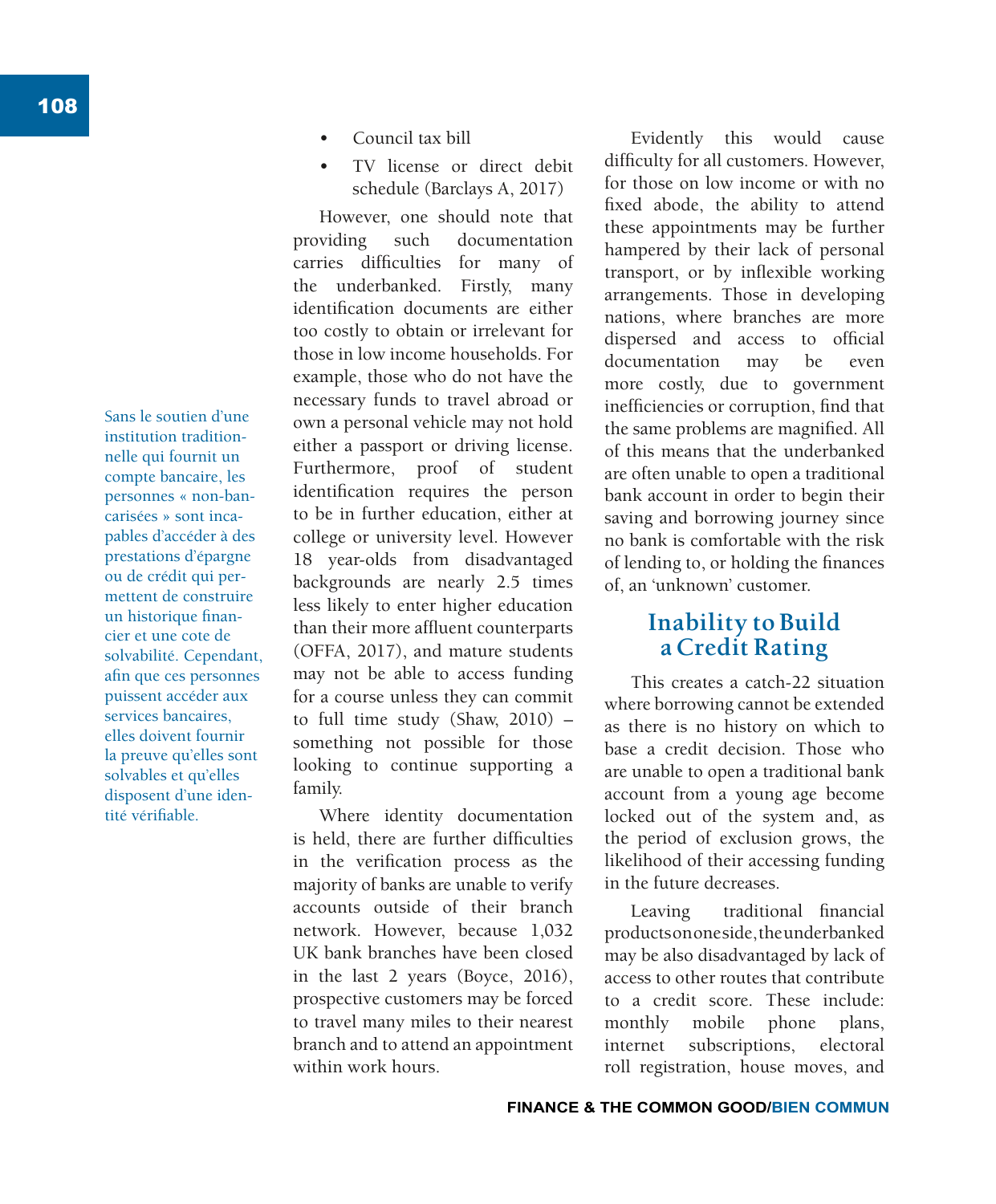109

Cela crée un cercle vicieux où le crédit ne peut pas être accordé puisqu'il n'y a aucun historique sur lequel baser une décision. Ceux qui n'ont pas accès aux comptes bancaires traditionnels dès leur plus jeune âge se retrouvent exclus du système et, à mesure que la durée de l'exclusion augmente, la probabilité qu'ils accèdent à un financement à l'avenir diminue.

Il est de la responsabilité des banques d'évaluer la solvabilité et les exigences d'un emprunteur potentiel et de décider s'il est prudent d'avancer les fonds.

timely bill payments (MAS, 2017).

Those from low income families may not be able to afford an internet connection, or pay-monthly mobile contracts. Those with no fixed abode or recent immigrants may have a limited record of accommodation and not be on the electoral register. In addition, those who have found difficulty in adopting more online and digital business channels, as well as mobile banking provisions, may not be able to process payments and set up facilities such as direct debits, thus affecting their ability to manage their funds with regular repayments.

However it is not only those who are unable to build a credit score who are disadvantaged but also those who have a low credit score – which impacts not only whether they can borrow but also how much, and at what cost. Therefore, those who may require financing at more affordable rates are often prohibited from accessing it – forcing them to utilise insufficient borrowing at a higher cost.

## **Moral Responsibility vs Profit Pressure**

It is the responsibility of banks to assess the creditworthiness and requirement of a potential borrower and to decide whether it is prudent to advance monies. In such a decision, one must also consider the moral and reputational conditions around the request. This is reflected in the way many banks close the accounts of persons linked to nefarious activities and of businesses that operate in sanctioned countries, but also – more positively – in campaigns to offer financing to socially-responsible businesses and for socially desirable projects.

In doing this, banks must formulate their own internal guidance on where these boundaries and opportunities lie, as well as seeking counsel from governments, NGOs, and lobbyists. However, whilst pressure has been exerted on banks to, for example, exit relationships with companies associated with palm oil production (Paddison, 2017), to increase financing to SMEs (Qell Group, 2017), to desist in dealing with those associated with the gambling (Wessex, 2011) and to promote green bond funds (Deutsche Bank, 2015), there has been limited pressure for banks to increase their appetite for serving the underbanked.

This is in some part due to the perceived risk/return value of an underbanked client, in which the potential for a low-income earner to not repay borrowing is deemed to be greater than the possibility of tapping a larger revenue stream, should the client be assisted with transitioning to the middle-income bracket. Similarly, since methods of assessing the borrower risk remain limited to traditional credit scoring and the collection of a limited number of documents, those who fall outside this scope are unable to demonstrate their true risk profile. Therefore they are provided with the default 'computer says no' response that is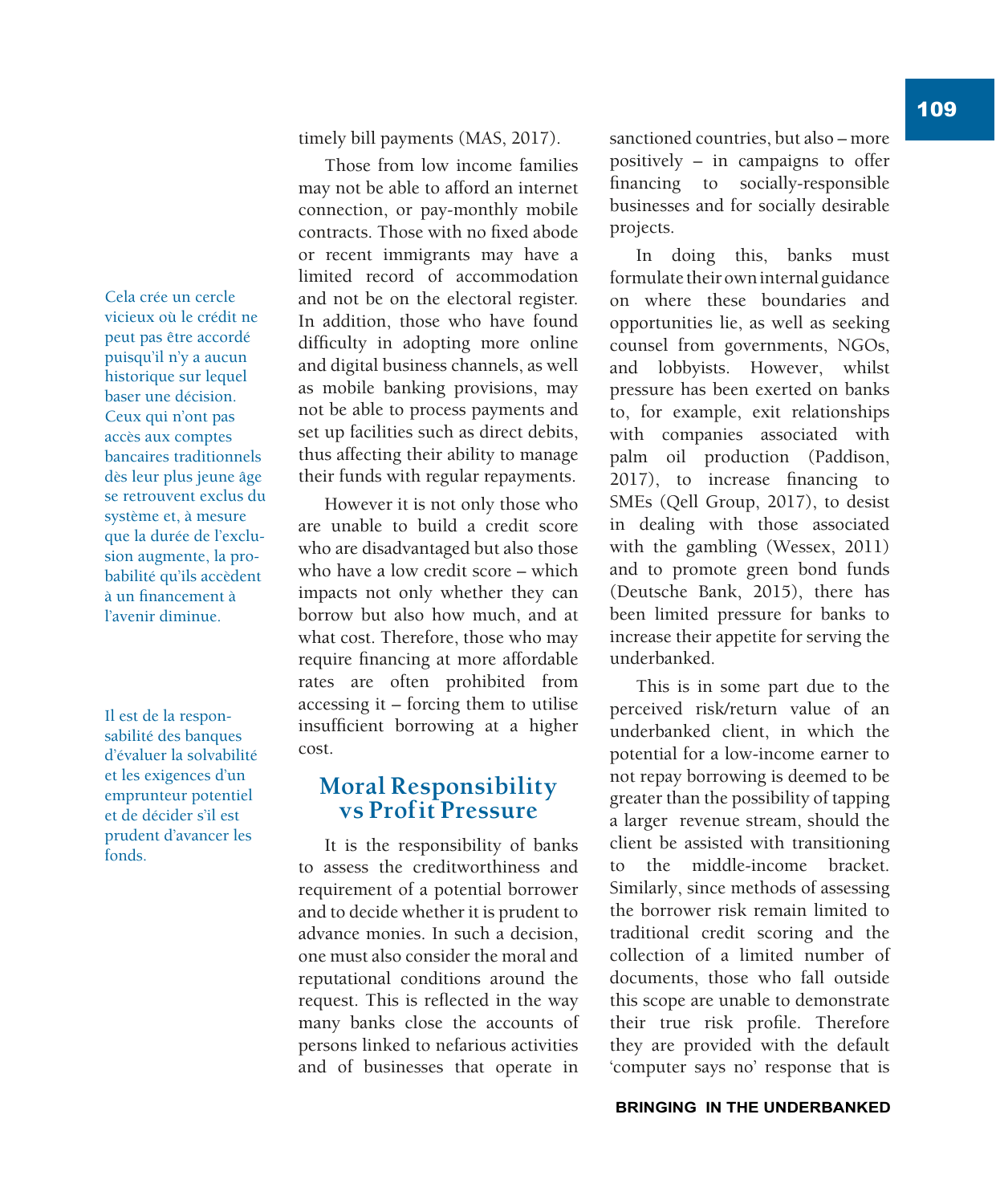Afin de faciliter l'évaluation de la solvabilité et la vérification sans encombres de l'identité des « non-bancarisés », les institutions financières doivent développer leurs méthodes de collecte de données et élargir l'éventail des documents acceptés. Pour ce faire, elles pourraient envisager d'utiliser les technologies biométriques et de blockchain afin de favoriser la saisie et le stockage de ces documents et également faciliter la collaboration entre les banques et le partage des données.

all too familiar to the underbanked.

The upshot is that the inability to provide identity documentation and build up a credit score inhibits the underbanked from utilising traditional banking provision. In addition, it limits potential revenue streams for institutions that, due to slowdowns in global markets, increasing regulatory requirements and competitive pressure from the *fintechs* (financial technology companies), increasingly find their margins under pressure. Institutions need to strike a balance between meeting shareholder expectations and having too much risk appetite, and to understand how segments, such as the underbanked, can be responsibility served.

This paper will explore how the growth of emerging technologies, and innovative application of digital services within the wider financial ecosystem, brings new opportunities to improve financial inclusion for the underbanked whilst mitigating the associated risks.

## **Biometrics and Blockchain Technology: Identity Documentation Capture and Storage**

In order to facilitate frictionless identity verification for the underbanked, financial institutions must expand their data collection methods and the range of accepted documents. To do this, they could look to implement biometric and blockchain technology to aid the capture and storage of these documents and also better facilitate cross-bank collaboration and data sharing.

## **Biometric Technology – The Basics**

This is most easily seen in common biometric applications such as fingerprint and iris scanners. A fingerprint scanner uses infrared waves to map a person's unique fingerprint, encrypt the data into a string of 1's and 0's, and then store the digital representation of the fingerprint within the device's memory. When one wishes to access the phone, this digital record can be accessed and verified by presenting the required finger onto the touchpad.

The above is an example of singlefactor authentication, in which one attribute must be presented. However there is a growing move towards multi-factor authentication where multiple attributes must be presented in order to gain access to an account, device, or product. In this, users are prompted to provide something they know (e.g. a password); something they are/have (e.g. a fingerprint); and something they do (e.g. typing pattern). This is an augmentation of the traditional password-only account access, which financial institutions required for their online and early mobile offering. However, due to a conflict between cybersecurity concerns and customer pressure to streamline account access, the majority of banks now offer some level of multi-factor authentication.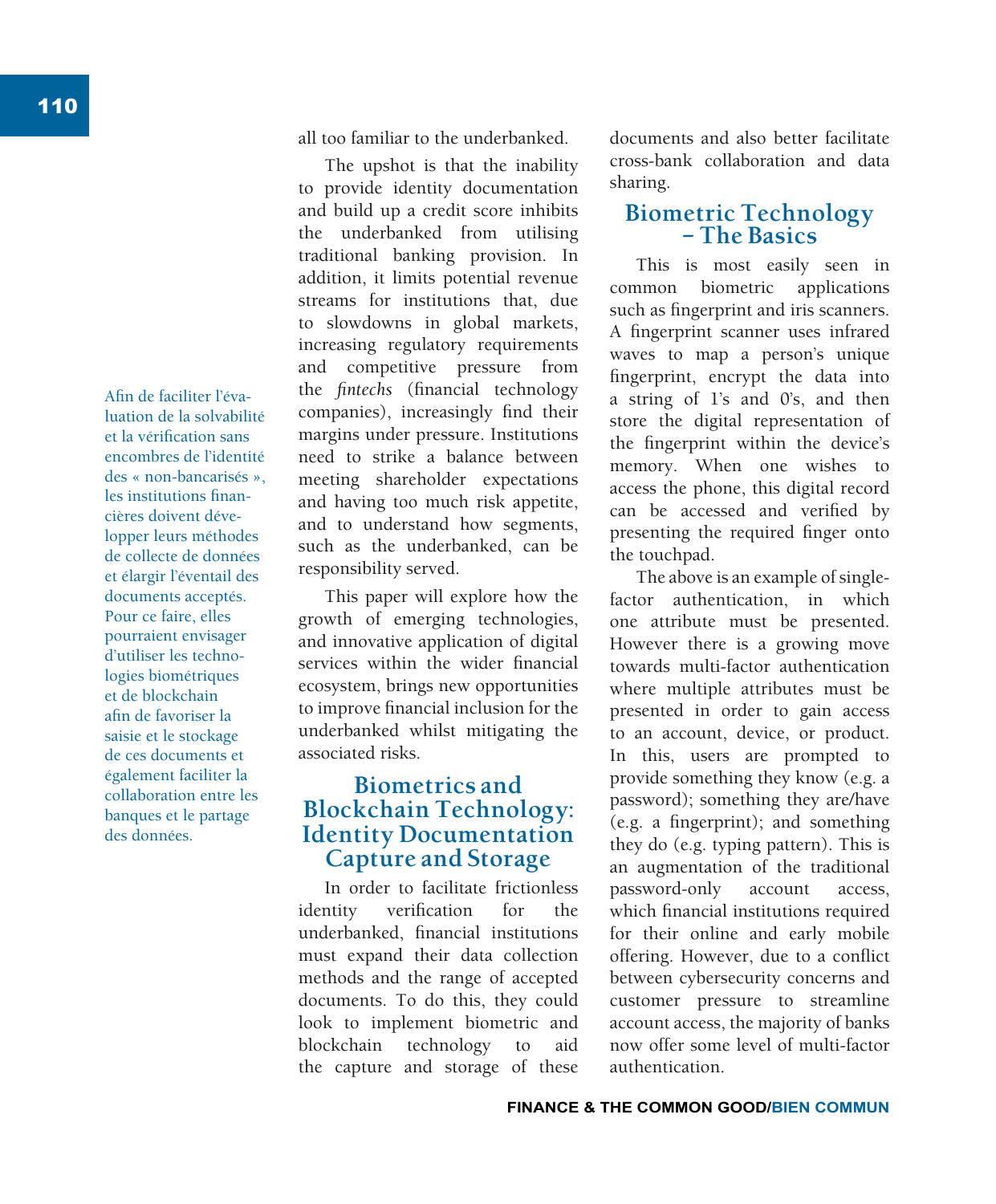L'identification par smartphone, qui couvrirait 81% des adultes au Royaume-Uni, facilite l'accès des personnes « non-bancarisées » à un compte bancaire. Les avantages de l'identification via application mobile sont particulièrement adaptés aux marchés émergents, où sur les 2,2 milliards d'adultes sans accès aux services bancaires traditionnels, environ 46% de la population possède un smartphone (GSMA, 2016). De ce fait, la prolifération des téléphones mobiles – associée à une préférence de 93% des consommateurs pour la biométrie par rapport aux mots de passe – peut aider ceux qui vivent dans des zones reculées à accéder à des produits financiers.

## **Biometric Solutions for Identity Collection and Verification**

HSBC (HSBC, 2017) was an early pioneer in voice biometrics for telephone bank account access and Lloyds introduced TouchID (fingerprint access) to its mobile app in 2016 (Fintech Ranking, 2016) capitalising on the way in which fingerprint readers on smartphones had become increasingly common (Deloitte A, 2016). Whilst the majority of this innovation focusses on account access for those who have existing bank accounts, advances are also being made in using biometric authentication and verification to improve access to financial provision for the underbanked.

An example of the cycle of small improvements that aims to remedy the difficulty in branchbased authentication can be seen at challenger bank Monzo, which uses facial recognition technology within their mobile-only offering to on-board all customers. Monzo customers are required to provide a photo (taken using their mobile) as one piece of identification as well as a video 'selfie'. Their identity is verified using face matching technology and an account can be requested and opened within 7 days.

This means that, for those able to provide a form of verification with a smartphone, which 81% of UK adults are (Deloitte B, 2016), Monzo removes the obstacle of inperson branch account opening. That gives the underbanked quicker, easier access to a bank account. The advantages of mobilebased identification collection are especially relevant within developing markets where, of the 2.2 billion adults without access to traditional banking services, an estimated 46% of the population own a smartphone (GSMA, 2016). Given this, the proliferation of mobiles – together with a 93% consumer preference for biometrics over passwords (Ball, 2017) – can help those who live in remote areas access financial products.

## **The Impact of Biometric Technology for the Underbanked**

Three pioneering projects are: the ID2020 global project, the UK government's GOV.UK Verify initiative, and India's Aadhaar project. These aspire to create digital identities that can be stored on a national database and accessed by corporates and financial institutions for identity verification. Aadhaar, which is a unique personal 12-digit identity number, has been provided to over 99% of all Indian citizens (Wikipedia, 2017) and includes personal information such as name, address and birth date but also biometric information with 10 finger scans and an eye scan. This data can be used by all citizens as a government supported identification document. Similarly, the GOV.UK Verify scheme (GDS, 2017) and ID2020 (ID2020, 2017) projects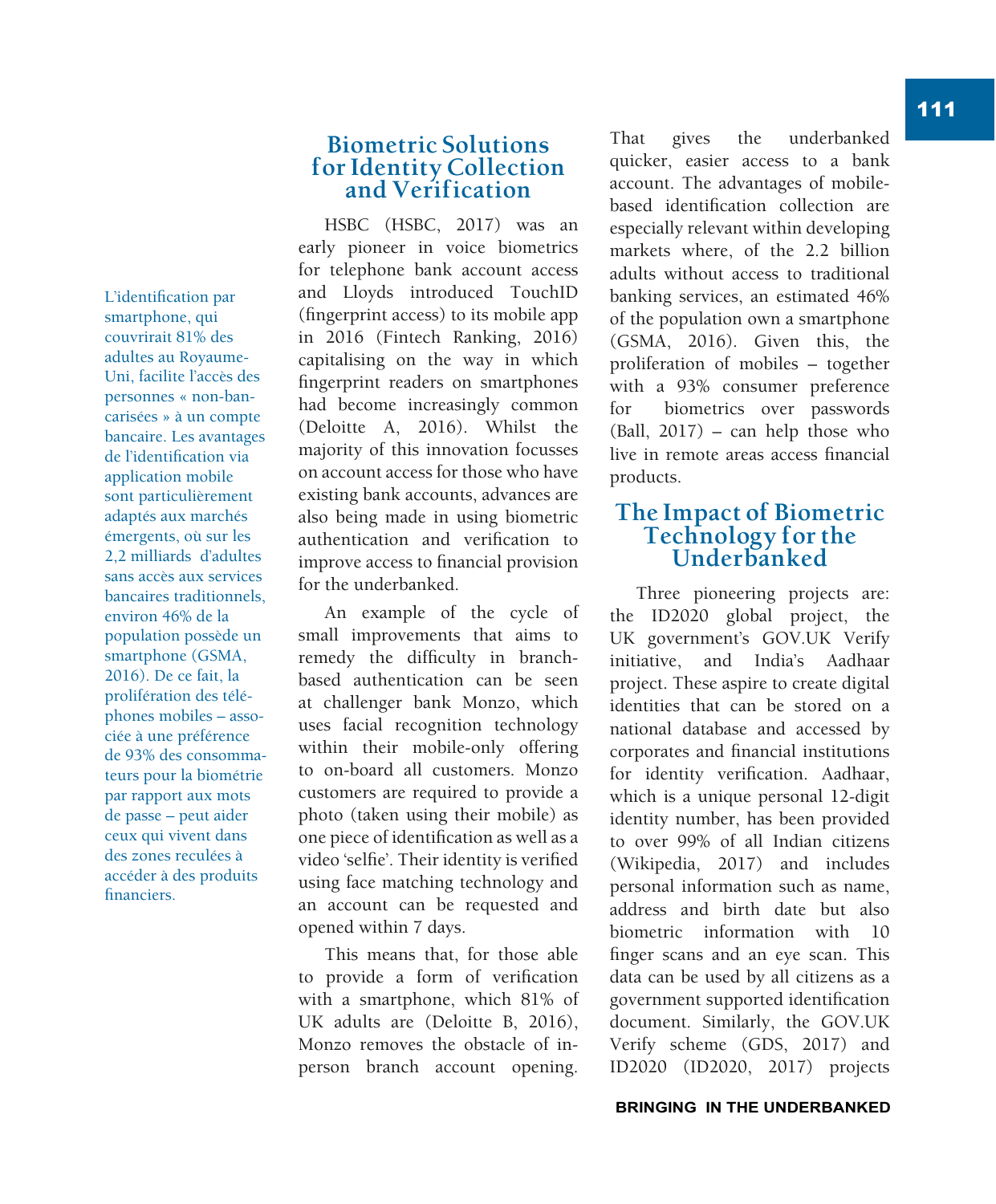Les projets de vérification numérique fourniraient aux personnes « non-bancarisées », qu'elles soient issues des pays développés ou en développement, une pièce d'identité qui pourrait être acceptée par les institutions financières. Ceci, combiné avec les progrès de la banque multi-canal, pourraient offrir un accès sans encombres aux non ou mal-bancarisées. Malgré cela, il convient de souligner que pour ceux qui n'ont pas de domicilie fixe, d'autres étapes peuvent s'avérer nécessaires afin de contourner la difficulté liée à la précarité de leur lieu de résidence. Cependant, la nature numérique du projet fait que celui-ci est plus adapté à des mises à jour en temps réel grâce à des applications mobiles et à la localisation par GPS.

look to provide a nationally accepted proof of identity to all citizens at zero cost to the consumer.

These projects would provide the underbanked, whether in a developed or developing nation, with an identity document that could be accepted by financial institutions. This, paired with advancements in omni-channel banking, could provide frictionless access to banking provisions for the underbanked. Despite this, one should note that for those with no fixed abode, further steps may be required in order to accommodate their unsettled location. However the digital nature of the project may more easily lend itself to real-time updates through mobile and GPS tracking.

### **Blockchain Technology – The Basics**

Blockchain technology was conceived in a 2008 whitepaper proposed by an anonymous creator using the pen-name Satoshi Nakamoto. It underpins the cryptocurrency bitcoin, an electronic peer-to-peer cash system. However the value of blockchain technology has since been recognised outside of this application and is now being explored by financial institutions worldwide, including its potential to improve provisions for the underbanked.

A blockchain is a shared ledger that records transactions and distributes an updated copy to all participants in the network, in nearreal time. Transactions are grouped together in blocks and connected to previously verified blocks in order to form an immutable chain that records the entire history of transactions – hence the term blockchain (diagram 1).

The transactions within each block are verified to ensure that those who are attempting to send funds have the required amount in their accounts. Then, those who

**Diagram 1:**



(Image: Tara Annison)

**FINANCE & THE COMMON GOOD/BIEN COMMUN**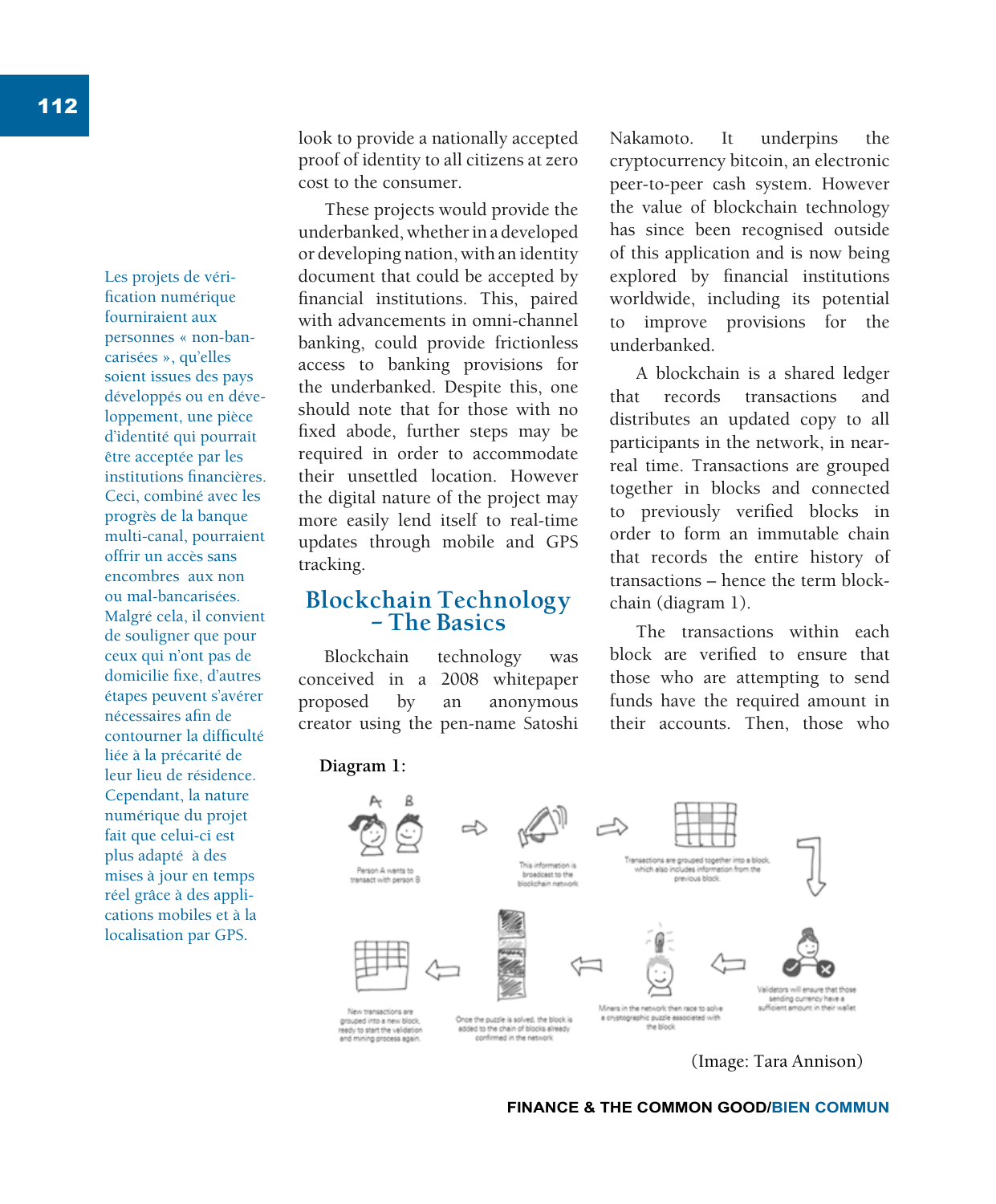Si la création d'une identité numérique offre de nombreuses opportunités aux personnes « non-bancarisées », elle s'accompagne d'un risque accru de vol d'identité par le biais de cyberattaques. En tant que telle, la technologie de blockchain permet de protéger l'identité grâce au recours à un registre distribué et immuable, vérifié par la cryptographie, laquelle fournit une seule source de vérité, sans aucune défaillance.

help to maintain the blockchain network (called miners), must solve a mathematical problem associated with the particular block in order to be able to add it onto the chain. This helps the network reach consensus as significant computing effort must be employed by the miners to ensure only valid blocks are added to the blockchain. Once a solution is found, it is broadcast to the wider network and consensus can be reached. After this point, new transactions are added to another block and the process begins again.

Crucially, and unlike traditional ledgers employed within the financial services industry, there is no single copy of the ledger – it is distributed to all participants in the network, without the need for a central counter-party. This helps to provide the security of a blockchain because there is no single point of failure and anyone attempting to 'hack' the blockchain would need to hack every copy of the blockchain in existence.

## **Blockchain Solutions to Identity Storage**

Importantly, this verification can be completed without the content of the underlying asset being made visible to all on the network. This is achieved by encrypting the information before it is uploaded. The decryption keys are shared between the asset owner e.g. the individual and a trusted stakeholder e.g. a benevolent government. As such, access to the underlying content can only be granted should both the asset owner and stakeholder agree. Furthermore, developments in blockchain technology through zeroknowledge proofs (diagram 2) and confidential transactions can allow for information to be validated in encrypted form, allowing for digital

#### **Diagram 2:**



(Image: Tara Annison)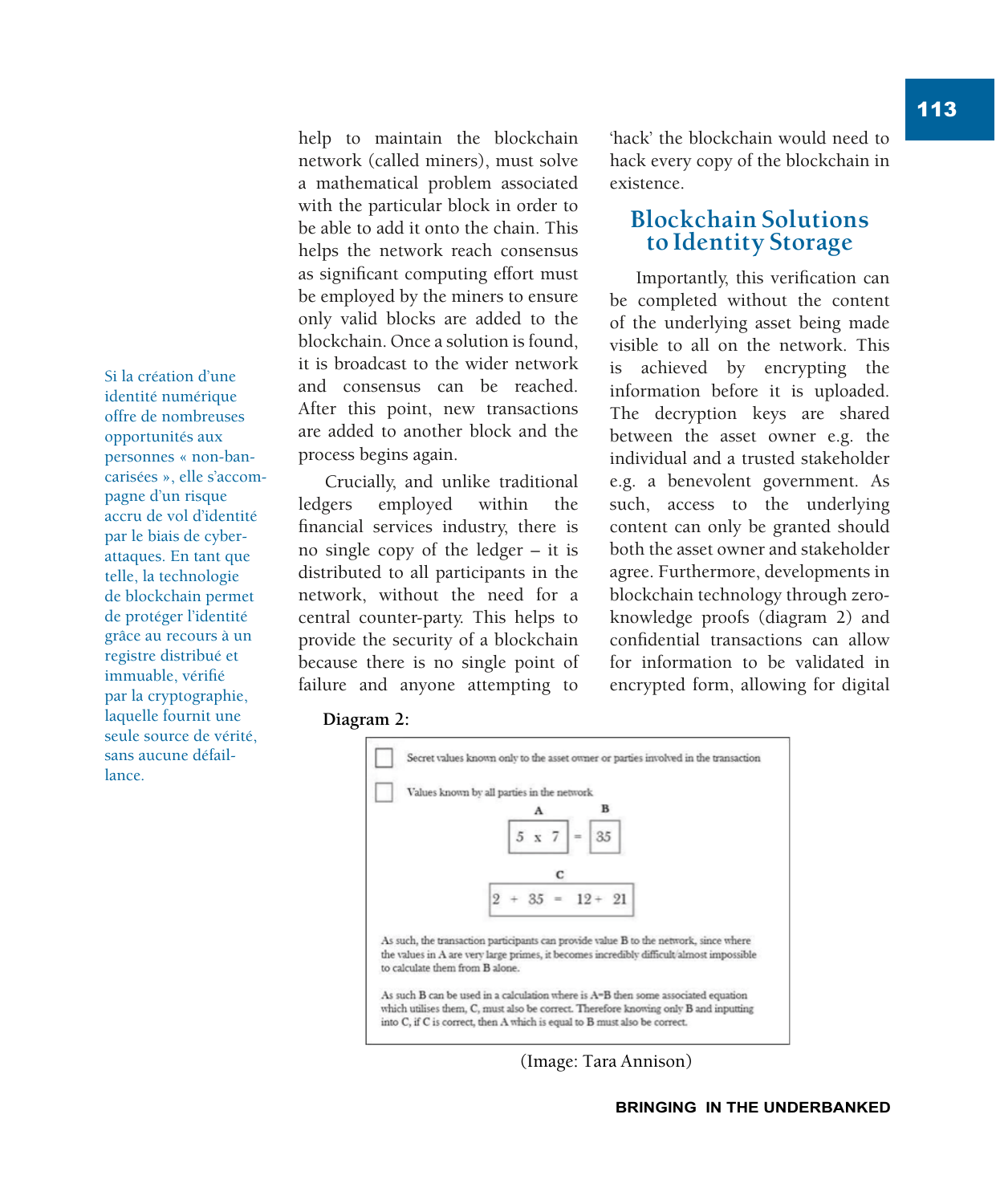En établissant des cotes de solvabilité pour les personnes « no-bancarisées », les banques peuvent tirer parti de la modélisation statistique des profils de risque qui intègrent une grande variété d'indicateurs. Elles pourraient aussi potentiellement utiliser la technologie du blockchain comme une alternative moins coûteuse à l'infrastructure existante. On estime que les applications de blockchain peuvent faire économiser aux banques environ \$ 20 milliards par an, à travers des gains d'efficience dans les « middle- et back office », y compris des coûts réduits de traitement des transactions. Par conséquent, il pourrait devenir financièrement possible d'octroyer des prêts de microcrédit aux « nonbancarisés », si les banques, aidées par le blockchain et d'autres technologies émergentes, opéraient dans un contexte de coûts moins élevés.

identity stored on a blockchain to be verified by a third party without revealing the details of the underlying identity information.

Examples of blockchain use for identity storage include the secure identity platform Civic (Civic, 2017) and an initiative led by SecureKey Technologies and IBM (IBM, 2017) who have partnered with leading banks in Canada to build the first ever digital identity network, allowing for the cross-referencing and verification of identities across banks. That means that, should someone be able to provide their digital identity to a bank in Canada, it can also be shared across all other participants in the network in a secure, immutable format. For the underbanked, this secure and distributed network alongside initiatives such as Gov. UK Verify, provides the opportunity to share their digital identity across institutions. This will reduce costs associated with multiple documentation requests and allow greater access to an array of financial products.

However, whilst these innovations look to provide a source of digital identity for the underbanked, a challenge remains around how the underbanked can provide assurance of their creditworthiness to a financial institution.

## **Blockchain Solutions to Identity Storage**

As the use of mobile phones has increased exponentially, so interactions on social media and on applications such as Whatsapp and WeChat have become a dominant form of communication. Technology companies have taken advantage of the data collected by such interactions to provide a holistic personal risk profile. Two companies that utilise such data to provide an alternative credit score are Tala and DeMyst Data.

## **Holistic Credit Scoring**

Tala (Tala, 2017) is a mobile based fintech (financial technology company) that provides microfinancing in developing markets. It assesses the risk profile of customers using their mobile phone profile. By analysing over 10,000 data points per customer including regularity of calls to family and friends, geographical location, financerelated apps on the device, and size of support network, financing can be extended to borrowers within 2 minutes, after asking only 8 questions (Adams, 2016). Whilst the app initially saw default rates of 50-60%, an augmentation of the risk algorithms later reduced this to less than 10% and has resulted in some interesting repayment metrics:

- High regular travel patterns are linked to increases in repayment rates of 4%
- Regular contact with the same family and friends is correlated with a 6% uptick in repayment rates
- A high number of contacts with whom the client is in regular context is associated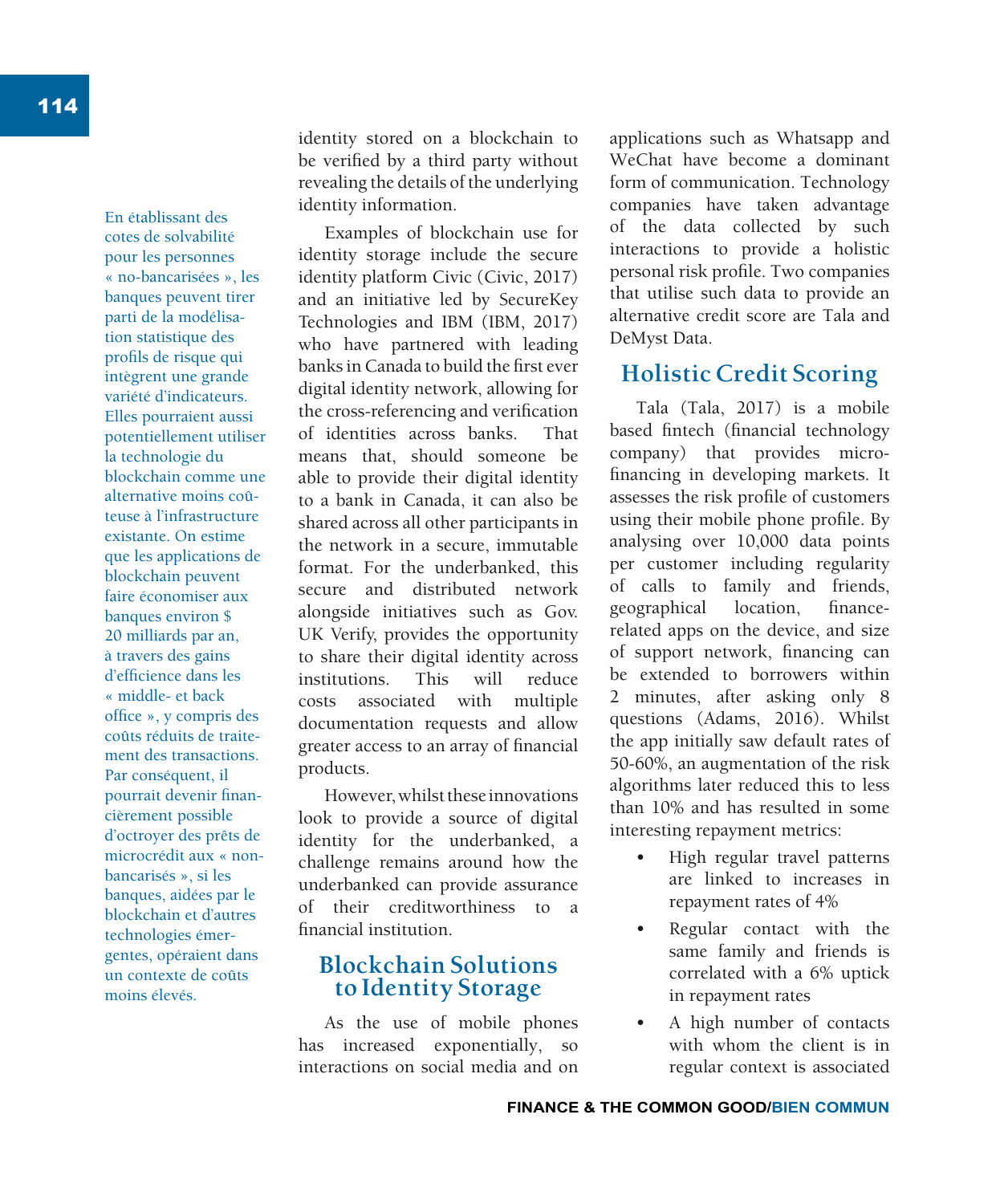Les banques jouent un rôle pivot dans l'économie et dans les opportunités qui s'offrent dans la vie d'un individu. Les « non-bancarisées » auxquelles on donne un accès à des financements auraient une opportunité d'emprunter pour acheter des biens et des services à coûts plus élevés, tels que des véhicules ou des formations supplémentaires. Ils auraient également accès à des produits d'épargne sûrs et à des services bancaires en ligne. Dans l'ensemble, les banques offriraient aux « nonbancarisées » une opportunité d'élever leur degré d'accomplissement et leur niveau de stabilité financière. Il y a aussi une dimension morale : les décisions de crédit des banques peuvent avoir un impact significatif sur la qualité de la vie et les opportunités que l'on peut avoir.

with a boost in repayment rates of 9% (Siroya, 2016)

For the underbanked this provides an opportunity to access financing outside the traditional lending model, at affordable rates, and to build a traditional credit score. For Tala it provides margins comparable to those seen at traditional institutions – and all from a segment deemed 'too risky' to bank.

Another company looking to harness mobile data for credit scoring is Demyst Data. It aims to combine both internal and external data sources in order to build the credit profile of a customer. This includes data from governments, from geolocation services and from social media platforms, email and networks. Corporations who leverage the technology have seen a 20% increase in new customers with the same risk level and 45% fraud reduction (Demyst Data, 2017). As such, the implementation of technologies such as this by financial institutions could allow the underbanked to demonstrate their true risk profile by leveraging the plethora of data available, moving beyond the oversimplified traditional credit score.

## **Micropayments**

This is where a short-term, small (sub \$1,000) loan is extended – representing a low capital expense for the bank but providing the borrower with the opportunity to repay funds – therefore possibly improving their credit score.

An example of a fintech utilising micropayments to credit score is Company Mission Asset Fund. It extended microfinancing to 600 low-income individuals based solely on the security provided by signed promissory notes. Of the 260 borrowers which San Francisco State University studied in a two-year review of the project, the average credit score increased by 168 points to reach 603 points (Ashoka, 2013).

This allows a segment of the underbanked to access nontraditional financing whilst improving their credit score. That boosts the possibility that, should they later apply for a financial product with a traditional institution, their request will be accepted.

However, the incumbents are currently restricted in their ability to offer micro-financing because of high overhead costs. These are a result of: inefficient back-end credit processing, primitive risk models that require high levels of capital to be ring-fenced for those within the underbanked category, and of expensive monitoring processes for account utilisation and repayment tracking. However, many institutions are now exploring blockchain technology as a lower-cost alternative to existing infrastructure, and as a replacement for heritage systems. Existing systems are unable to leverage technological advancements due to their inflexible design and as such cannot take advantage of innovations. However implementations of blockchain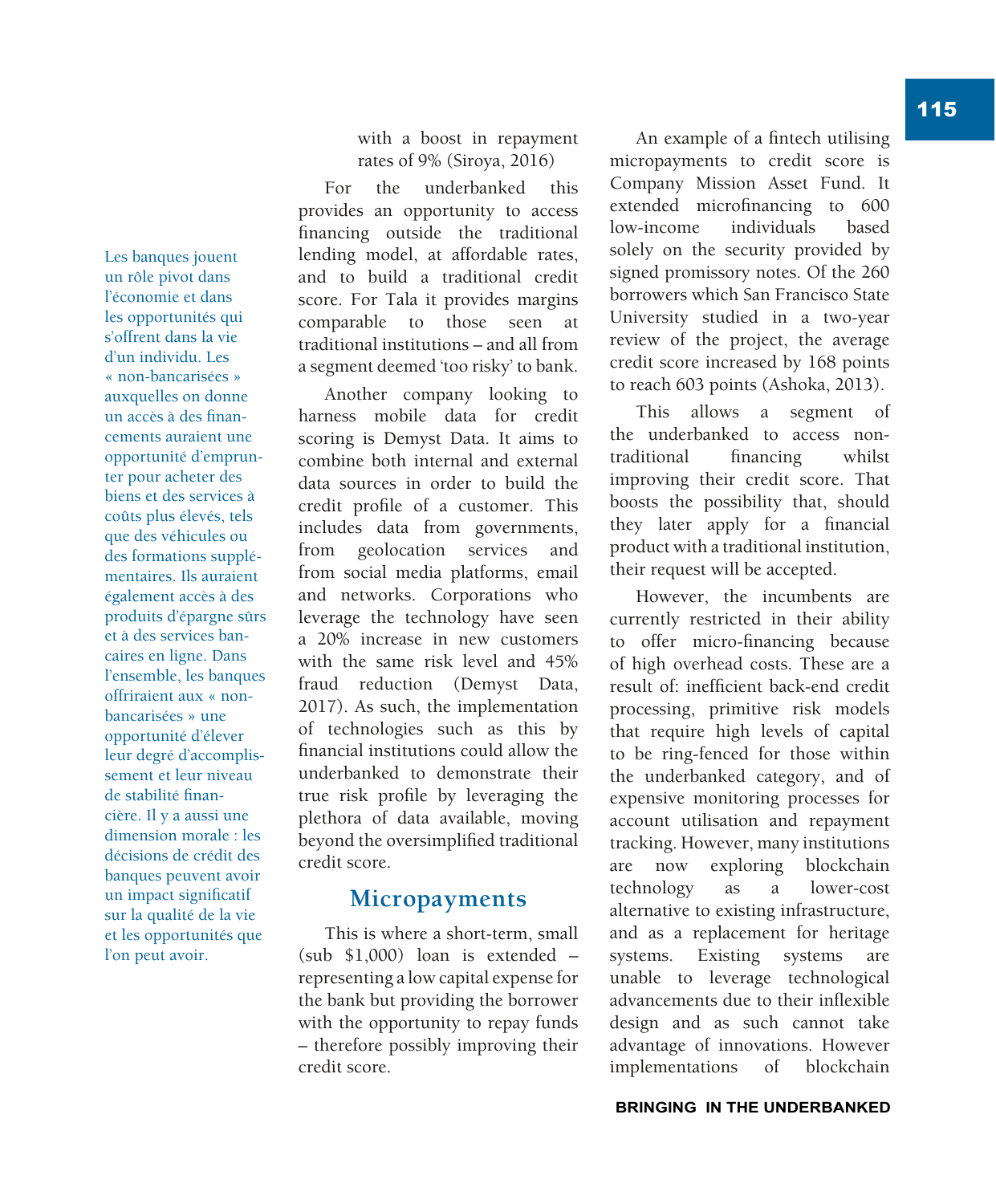Les banques qui offrent leurs services aux «non-bancarisées », en utilisant la technologie pour atténuer les risques, démontreront un engagement aussi bien envers les personnes que les profits. Cela pourrait contribuer à corriger certaines des perceptions négatives des institutions financières qui se sont développées depuis la crise financière globale de 2008/09 – en partie causée par les banques qui se sont concentrées sur les profits plutôt que sur les besoins des emprunteurs.

technology are estimated to save banks an estimated \$20billion a year (Perez, 2015) in middle-to-back office efficiencies, including reduced transaction processing costs. Therefore it could become financially feasible to provide micro-finance loans to the underbanked, should banks, facilitated by blockchain and other emerging technologies, operate in a lower cost environment.

## **Morality and Responsibility: Opportunity Capitalisation and Risk Management**

The ability of a bank to lend responsibly and fairly contributes to its reputation, therefore a bank with high default rates, an inability to provide access to customer savings, and aggressive sales or repayment tactics, may be perceived negatively. However, a bank that looks to provide financing to those in need, provide a truly omni-channel service, and display a considered but sensible risk appetite, will be understood as serving its customer base.

That is why institutions should look to capitalise on incoming regulations such as PSD2, which mandate data sharing and closer collaboration with fintechs, in order to improve their offering to the underbanked. An example of an app that caters to the underbanked market and could be assimilated within a larger bank offering is Squirrel (Squirrel, 2017), which is designed for low income households and diverts wages into a special account without immediate access. This helps to prevent overspending through the release of small timely payments. Furthermore the use of pre-paid cards such as The Acorns Card (Acorn Accounts, 2017) provides banking services without the ability to enter into unauthorised debt and with automatic saving provisions.

Banks that serve the underbanked, utilising technology to mitigate the risks associated, will demonstrate a commitment to people as well as to profits. This may help to address some of the negative perceptions of financial institutions that have been held since the 2008/09 global financial crisis  $-$  in part caused by banks placing greater emphasis on revenue rather than the needs of borrowers. Addressing the needs of the underbanked could help to remove the stigma of 'bad bankers' (Corrigan, 2008).

This is especially important as banks play a pivotal role in the economy and in opportunities within an individual's life. The underbanked who are given access to finance would have an opportunity to borrow to pay for higher cost goods and services, such as vehicles and further education. They would also have access to secure savings products and to online banking. Overall, banks would be providing an opportunity for the underbanked to raise their attainment and level of financial stability. There is also a moral dimension to this: the credit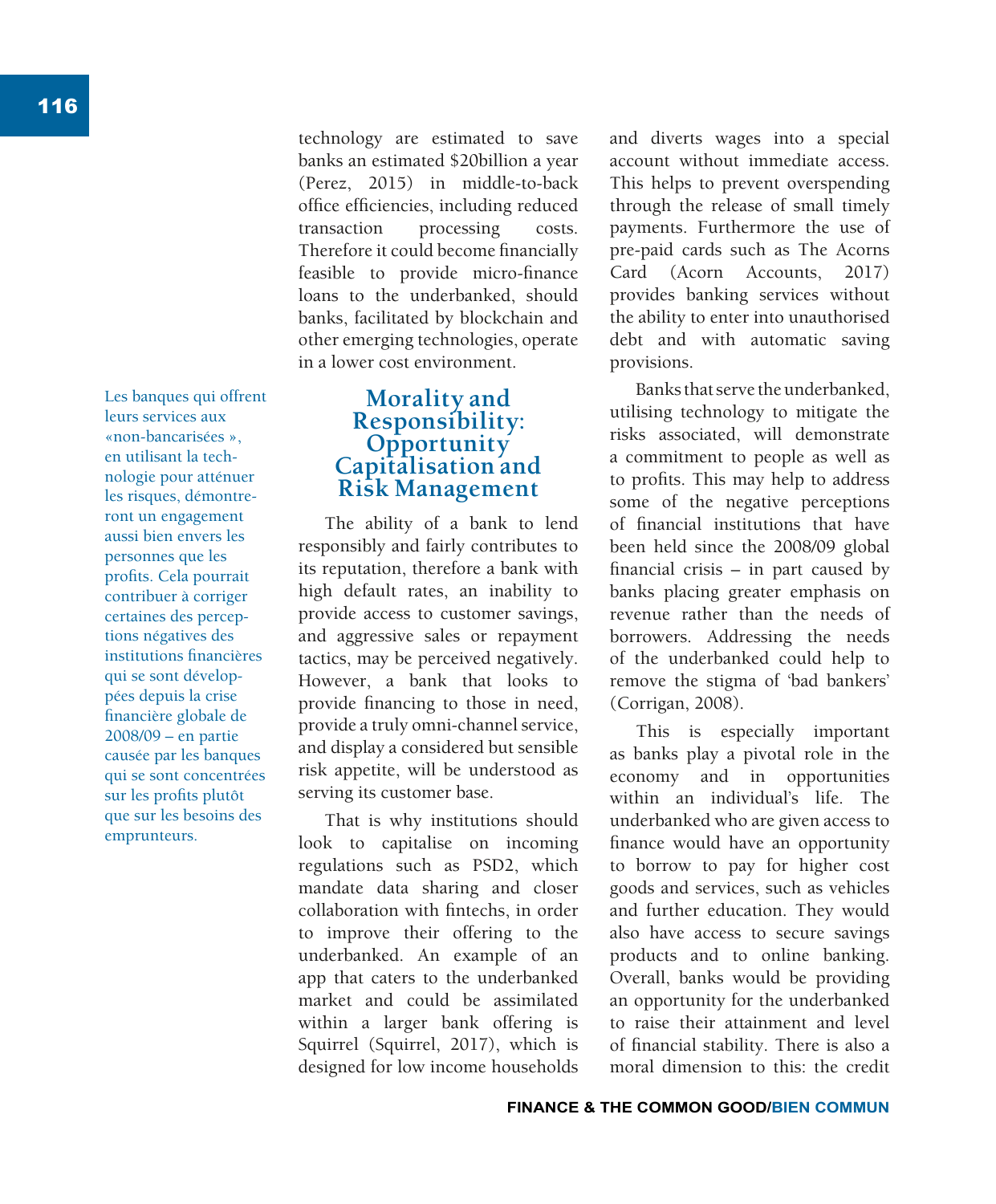have. By responsibly extending fairlypriced finance to the underbanked, financial services firms could give them opportunities to help

## **Conclusion**

themselves.

Technological improvements in biometrics can assist with personal data collection and identity verification for the underbanked, who have restricted access to branch-based banking or who do not have traditional, and costly, documentation. The implementation of blockchain technology can help to securely manage this digitallycreated identity and provide the opportunity for collaboration and data sharing between banks. That means that different institutions could augment an identity profile – thereby removing the burden of verification and authentication from one bank alone and reducing the perception that the underbanked are 'unknown'.

Furthermore, a holistic approach to credit scoring can help banks better understand the true riskprofile of an underbanked customer by capitalising on the vast array of personal data collected through mobile and online interactions. That would allow financing to be extended to those in need without compromising an institution's financial stability.

Finally, we should consider the fundamental role of financial institutions in society and how the erosion of trust, thanks to previous destructive market activity, has impacted customers. Extending financing to many of those most in need, the underbanked, could assist in improving the reputation and image of banks. It also provides the underbanked with an opportunity to utilise this funding to improve their own personal circumstances.

All in all, the technology outlined in this paper can help banks capitalise on this opportunity whilst mitigating the associated risks.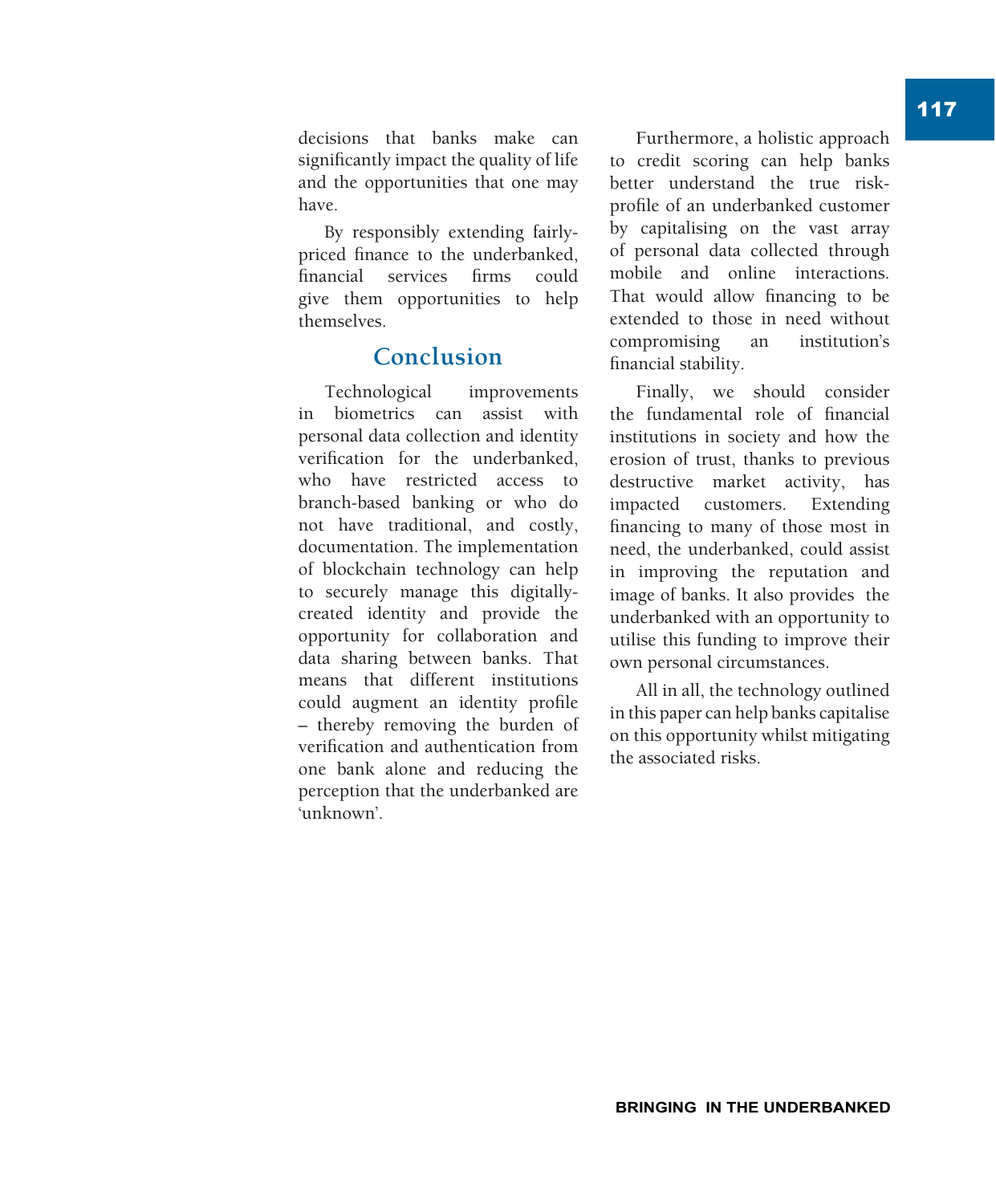# **References**

Acorn Account (2017). How it works. Retrieved from https://www. acornaccount.com/bank-account/ howitworks.html

Adams, S. (2016). How Tala Mobile Is using phone data to revolutionize microfinance. *Forbes*, 29 August. Retrieved from https://www.forbes.com/ sites/forbestreptalks/2016/08/29/ how-tala-mobile-is-usingphone-data-to-revolutionizemicrofinance/#3636e5c32a9f

Ashoka (2013). Banking the unbanked: a how-to. *Forbes*, 14 June. Retrieved from https://www. forbes.com/sites/ashoka/2013/06/14/ banking-the-unbanked-a-howto/#7732cdd25727

Ball, T. (2017). Biometrics beat passwords for 93% of UK consumers. *Computer Business Review*, 13 June. Retrieved from http://www.cbronline.com/news/ cybersecurity/protection/biometricsbeat-passwords-93-uk-consumers/

Barclays A (2017). Identification for bank Accounts. Retrieved from http://www.barclays.co.uk/validid

Barclays B (2017). Logging into online banking. Retrieved from http://www. barclays.co.uk/Helpsupport/ LoggingintoOnlineBanking/ P1242604492621

Beattie, A. (2017). The Evolution of Banking. Retrieved from http:// www.investopedia.com/articles/07/ banking.asp

Boyce, L. (2016). Bank closure map of the UK: more than 1,000 branches have closed in just 2 years - and HSBC has cut more than a quarter of its network. *This is Money,* 14 December. Retrieved from http://www.thisismoney.co.uk/ money/saving/article-4029140/ Mapped-1-000-high-street-bankbranches-closed-just-two-years-HSBC-cut-quarter-network.html

Chaia, A. Goland, T. Schiff, R. (2010). Counting the world's underbanked. Retrieved from http:// www.mckinsey.com/industries/ financial-services/our-insights/ counting-the-worlds-unbanked

Corrigan, T. (2008). Financial crisis: bad banker. Now take your punishment. *The Telegraph*, 10 November. Retrieved from http:// www.telegraph.co.uk/finance/ comment/tracycorrigan/3427721/ Financial-crisis-Bad-banker.-Nowtake-your-punishment.html

Civic (2017). Secure Identity Platform. Retrieved from https:// www.civic.com/secure-identityplatform

DemystData (2017). Mobilizing the world's data to unlock financial services. Retrieved from http:// demyst.com/

Deloitte A (2016). There's no place like phone: Consumer usage patterns in the era of peak smartphone. Retrieved from https:// www.deloitte.co.uk/mobileuk/assets/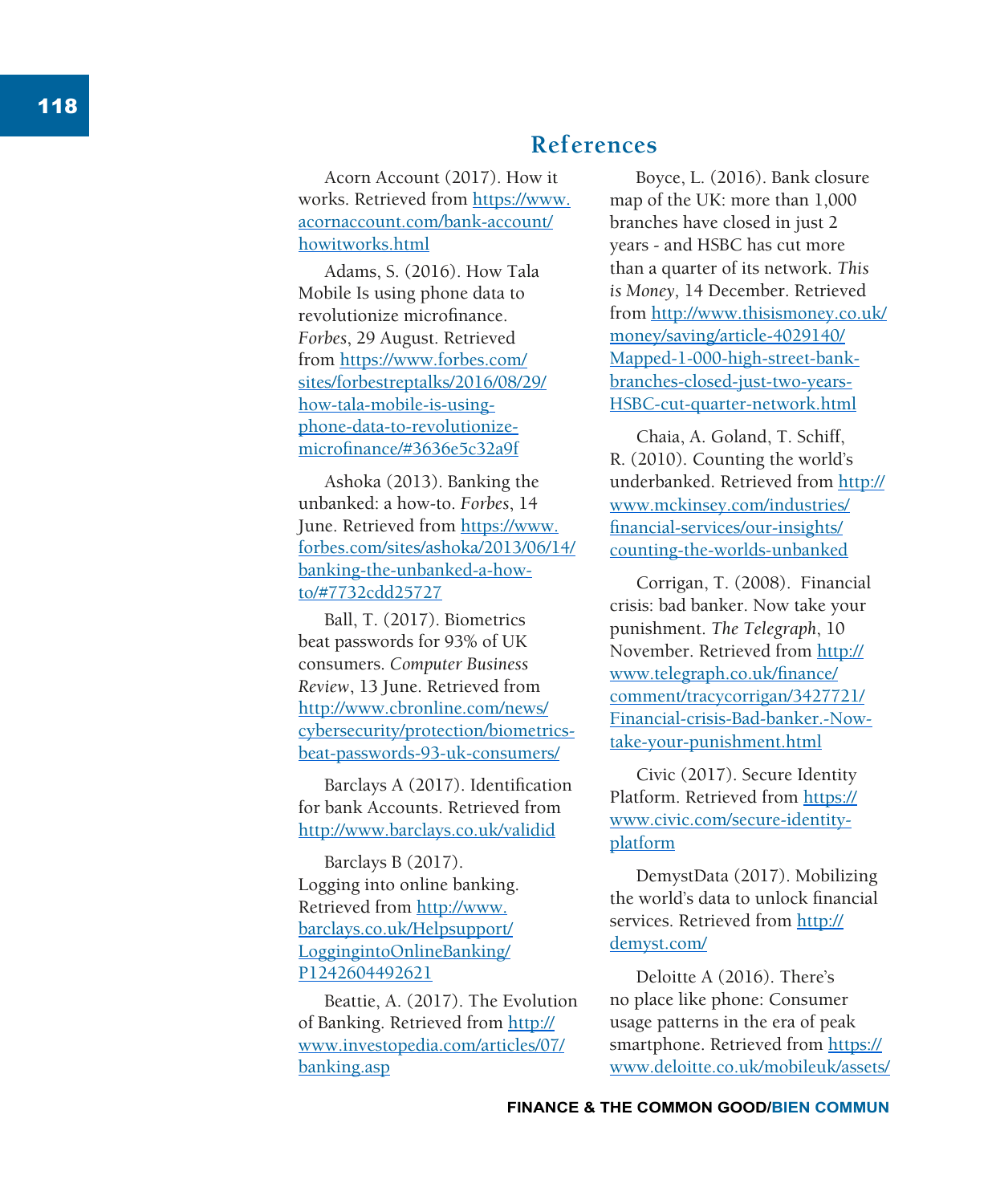## pdf/Deloitte-Mobile-Consumer-2016-There-is-no-place-like-phone. pdf

Deloitte B (2016) SUMMARY - There's no place like phone: Consumer usage patterns in the era of peak smartphone. Retrieved from https://www.deloitte.co.uk/ mobileuk/

Deutsche Bank (2015). Deutsche Bank supports guidelines for green bonds. Retrieved from https://www. db.com/cr/en/concrete-Deutsche-Bank-supports-guidelines-for-greenbonds.htm

Financial Inclusion Commission (2016). The Facts. Retrieved from http://www. financialinclusioncommission.org. uk/facts

Fintech Ranking (2016). Lloyds implements Touch ID. Retrieved from http://fintechranking. com/2016/09/16/lloyds-bankimplements-touch-id/

FSCS (2017). Your money is protected in UK banks, building societies and credit unions from £1 to £85k. Retrieved from https:// protected.fscs.org.uk/?gclid=EAIaIQ obChMIqbDAmceY1QIVgqntCh31N gFTEAAYASAAEgIfmvD\_BwE

Government Digital Services (GDS) (2017). Guidance: GOV.UK Verify. Retrieved from https://www. gov.uk/government/publications/ introducing-govuk-verify/ introducing-govuk-verify

GSMA (2016). The Mobile Economy - Africa 2016. Retrieved from https://www.gsma.com/ mobileeconomy/africa/

HSBC (2017). HSBC Voice ID making telephone banking safer than ever. Retrieved from https://www. hsbc.co.uk/1/2/voice-id

ID2020 (2017). An Alliance Committed to Improving Lives Through Digital Identity. Retrieved from http://id2020.org/

IBM (2017). Blockchain for Digital Identity: Build a trusted digital identity network with IBM blockchain. Retrieved from https:// www.ibm.com/blockchain/identity/

Know Your Money (2017). How much do you want to borrow?. Retrieved from http://www. knowyourmoney.co.uk/short-term-lo ans/?gclid=EAIaIQobChMIyOiRkb6T 1QIVxpXtCh0wBARCEAAYAiAAEg K5vvD\_BwE

Mesropyan, E. (2017). The Multilateral Concept of Inclusion: Going Beyond the Formal Financial System. Retrieved from https:// letstalkpayments.com/multilateralconcept-of-inclusion/

Money Advice Service (MAS), (2017). How to improve your credit score. Retrieved from https://www. moneyadviceservice.org.uk/en/ articles/how-to-improve-your-creditrating

NatWest (2017). Card-reader. Retrieved from http://personal. natwest.com/personal/ways-to-bank/